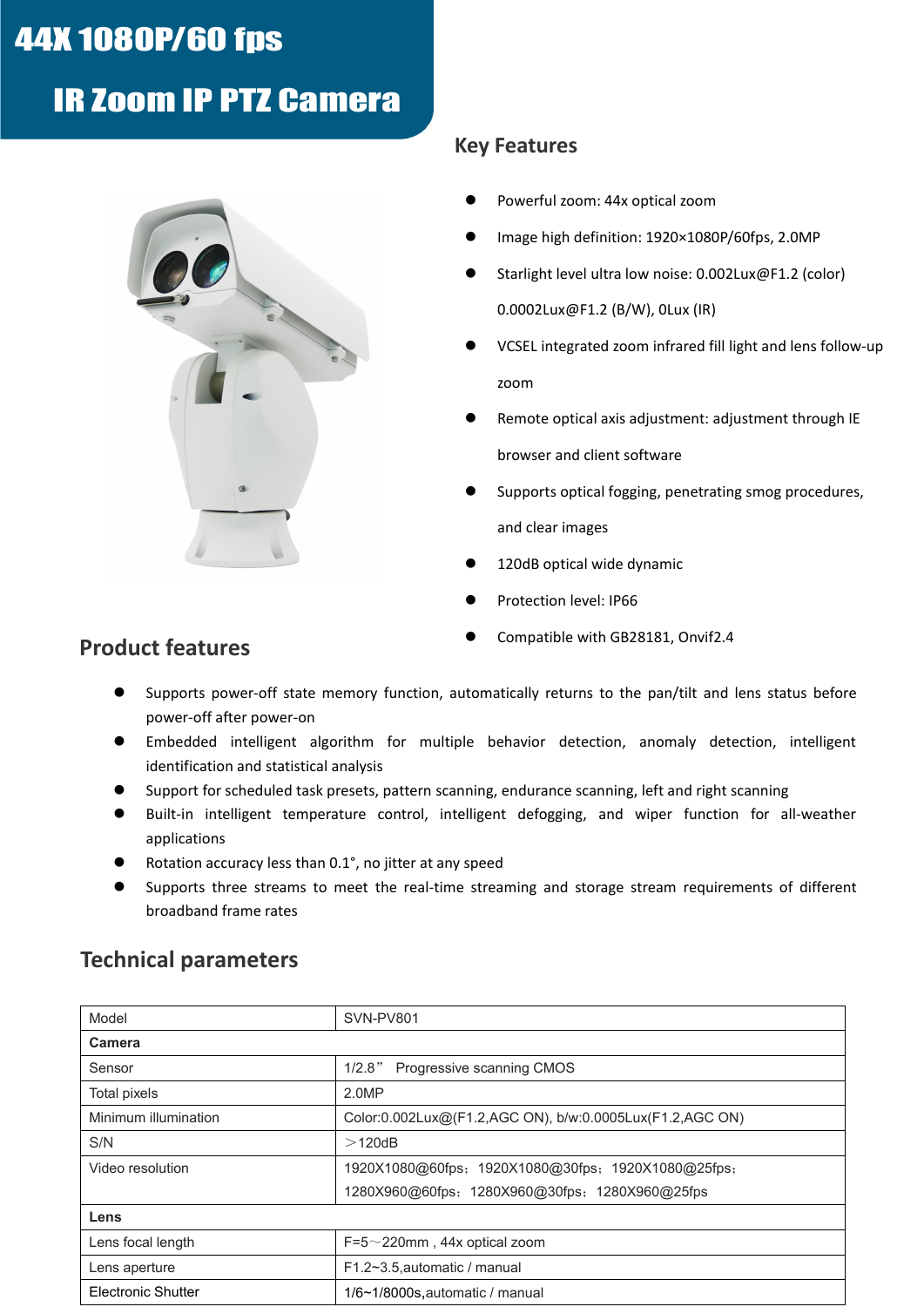| Day/Night Switch               | <b>ICR</b>                                                                         |                                                                           |  |
|--------------------------------|------------------------------------------------------------------------------------|---------------------------------------------------------------------------|--|
| <b>Fill light</b>              |                                                                                    | <b>IR Zoom</b>                                                            |  |
| Complement distance            | 150m                                                                               | 500m                                                                      |  |
| Lighting angle                 | $5^\circ$ -60 $^\circ$                                                             | $2.5^{\circ}$ -60 $^{\circ}$                                              |  |
| Remote optical axis adjustment | Support IE browser and client software adjustment                                  |                                                                           |  |
| <b>PTZ</b>                     |                                                                                    |                                                                           |  |
| Pan Range                      | 360° Continuous                                                                    |                                                                           |  |
| Speed (H)                      | $0.1 \sim 100^{\circ}/S$                                                           |                                                                           |  |
| <b>Tilt Range</b>              | -90 $\sim$ 45°                                                                     |                                                                           |  |
| Speed (V)                      | $0.1^{\sim}50^{\circ}/S$                                                           |                                                                           |  |
| Positioning accuracy           | $0.1^\circ$                                                                        |                                                                           |  |
| Protocol                       | L2TP, IPv4, IGMP, ICMP, ARP, TCP, UDP, DHCP, PPPoE, RTP, RTSP, DNS, DDNS,          |                                                                           |  |
|                                | NTP, FTP, UPnP, HTTP, SNMP, SIP, etc.                                              |                                                                           |  |
| Compatibility                  | Compatible with ONVIF2.4, GB/T28181                                                |                                                                           |  |
| Information display            | Time OSD, custom OSD                                                               |                                                                           |  |
| Video compression              | H.264//MPEG4/ H.265                                                                |                                                                           |  |
| Audio compression              | G.711a/G.711mu                                                                     |                                                                           |  |
| Baud rate                      | 2400/4800/9600/19200bps                                                            |                                                                           |  |
|                                | Support Micro SD storage, up to 128GB or Dual iSCSI data block direct              |                                                                           |  |
| storage                        | storage                                                                            |                                                                           |  |
| Drive structure                | Timing belt drive / precision stepper motor                                        |                                                                           |  |
| <b>Smart</b>                   |                                                                                    |                                                                           |  |
|                                | Cross-border detection, regional intrusion, entry area, departure area,            |                                                                           |  |
| <b>Behavior detection</b>      | defect detection, rapid movement, personnel gathering, illegal parking,            |                                                                           |  |
|                                | remnant detection, item removal detection, automatic tracking                      |                                                                           |  |
| Intelligent Recognition        | Face detection, license plate recognition, mixed detection                         |                                                                           |  |
| Abnormal detection             | Abnormal sound                                                                     |                                                                           |  |
| <b>Statistical Analysis</b>    | Passenger flow statistics                                                          |                                                                           |  |
| <b>PTZ Interface</b>           |                                                                                    |                                                                           |  |
| Video output                   | 3GSDI(Female BNC), Network(RJ45)                                                   |                                                                           |  |
| Controller interface           | Coaxial system RS485                                                               |                                                                           |  |
| <b>External input</b>          | 2CH alarm input                                                                    |                                                                           |  |
| Output port                    | 2 CH alarm output / 1 CH relay output                                              |                                                                           |  |
| <b>Accessibility</b>           |                                                                                    |                                                                           |  |
| Smart wiper                    |                                                                                    | Manual control, speed gear is optional, can be controlled through the PTZ |  |
|                                | menu                                                                               |                                                                           |  |
| Fan/heating                    | Real-time temperature detection; low temperature start, pure physical<br>detection |                                                                           |  |
| Waterproof respirator          | Built-in 2 waterproof respirators to reduce fog and condensation                   |                                                                           |  |
| General                        |                                                                                    |                                                                           |  |
| Power Supply                   | AC24V/3.0A                                                                         |                                                                           |  |
| Power Consumption              | 60W/70W(IR ON)                                                                     |                                                                           |  |
| <b>Working Environment</b>     | -40°C ~60°C,0~95%(no condensation)                                                 |                                                                           |  |
|                                |                                                                                    | IP66, built-in 4000V lightning protection, anti-surge and anti-surge      |  |
| Protection level               | protection                                                                         |                                                                           |  |
| Installation method            | Column, wall, corner                                                               |                                                                           |  |
| Entry cable                    | Side outlet / lower end outlet optional                                            |                                                                           |  |
| Dimension                      | L355.0mm×W204.0mm×H443.5mm                                                         |                                                                           |  |
| Product weight                 | 8.5kg                                                                              |                                                                           |  |
| Bearing weight                 | ≤8kg (including movement cover)                                                    |                                                                           |  |
| Bearer mode                    | Top load                                                                           |                                                                           |  |
|                                |                                                                                    |                                                                           |  |